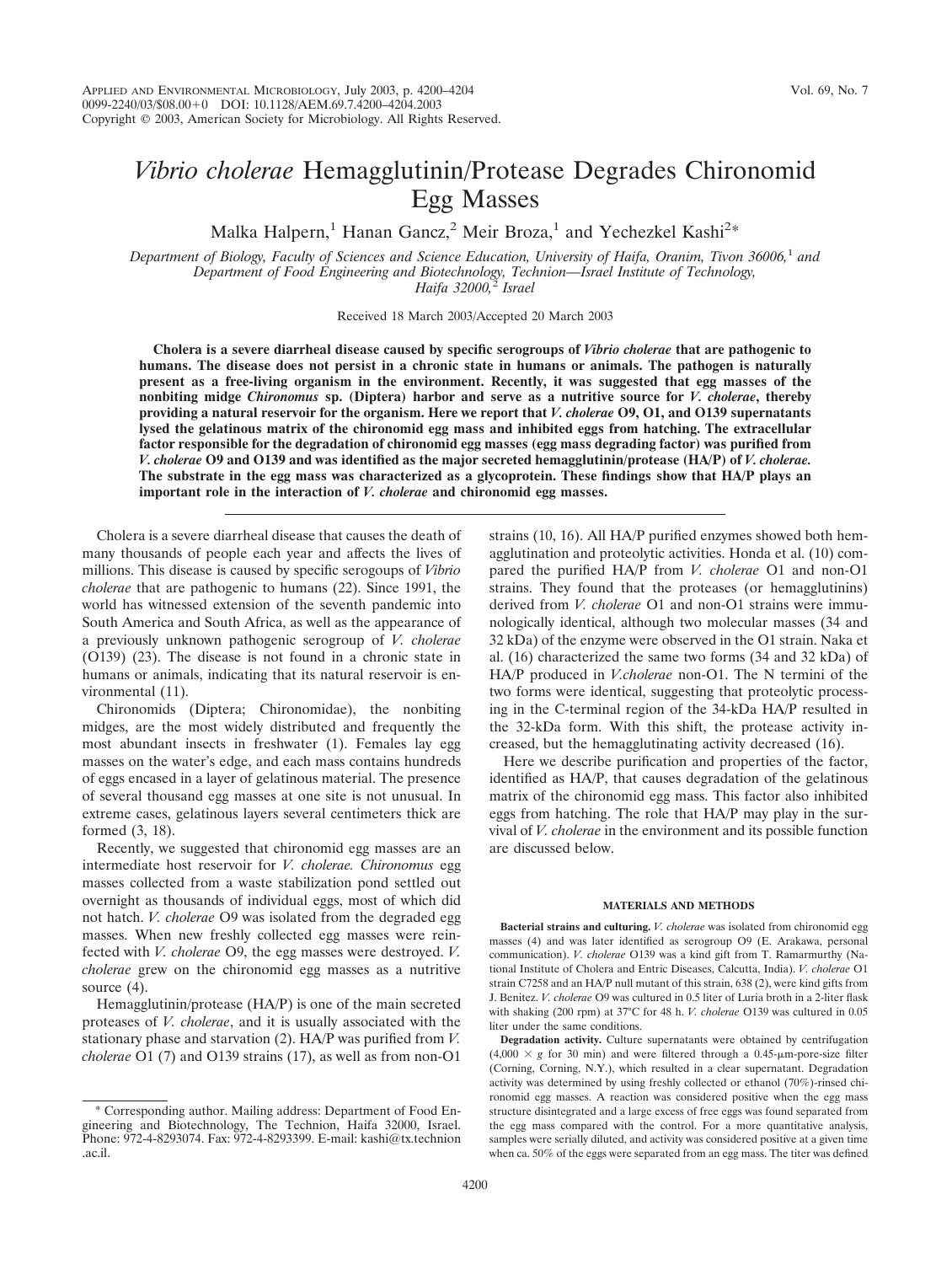as the reciprocal of the highest dilution that digested the egg mass after 12 h of incubation.

**Egg hatching bioassay.** Freshly collected egg masses were rinsed five times in sterile tap water. Fifty-microliters of the HA/P fraction (in 20 mM phosphatebuffered saline [PBS], pH 7.5) was added to one egg mass in 1 ml (total volume) of sterile tap water. In the control, only PBS was added. Each treatment was repeated five times. The tubes were incubated for 48 h (25°C), which was the time needed for egg hatching in the control.

**Purification of the degrading factor.** Cell-free culture supernatants were obtained by centrifugation  $(4,000 \times g, 30 \text{ min})$  and filtration through a 0.45- $\mu$ mpore-size membrane. The supernatant was fractionated with ammonium sulfate. The material that was insoluble in 70% ammonium sulfate was suspended in 50 mM Tris-HCl buffer (pH 8.0) and was concentrated by ultrafiltration through a 12-kDa-cutoff membrane (Intersep;Fugisep). The concentrated sample was applied to a Pharmacia Superose 2 column (gel filtration) connected to a fast protein liquid chromatographic system. Isocratic elution was performed with 50 mM Tris-HCl buffer (pH 8.0) containing 100 mM NaCl. Protein was detected with a UV detector (280 nm). Eluted samples containing protein were applied to a sodium dodecyl sulfate (SDS)-polyacrylamide gel electrophoresis (PAGE) gel and stained with Coomassie brilliant blue. The bands in the gel were analyzed by in-gel proteolysis, as described below.

**In-gel proteolysis and mass spectrometry analysis.** The stained protein bands in the gel were cut out with a razor blade, and the proteins in the gel were reduced with 10 mM dithiothreitol and modified with 100 mM iodoacetamide in 10 mM ammonium bicarbonate. The gel pieces were treated with 50% acetonitrile in 10 mM ammonium bicarbonate to remove the stain from the proteins, and this was followed by drying of the gel pieces. The dried gel pieces were rehydrated with 10 mM NH<sub>4</sub>HCO<sub>3</sub> (ammonium bicabonate) containing about 0.1 mg of trypsin per sample. The gel pieces were incubated overnight at 37°C, and the resulting peptides were recovered with 60% acetonitrile–0.1% trifluorocetate.

The peptides were deposited on a metal target as cocrystals with cyano-4 hydroxycinnamic acid (Aldrich). A mass spectrometry analysis was performed by using matrix-assisted laser desorption ionization—time of flight mass spectrometry (2E; Micromass, Manchester, United Kingdom) in the positive ion mode. The mass spectrometry data were compared to the results of simulated proteolysis of the proteins in the Genpept database by using the Masslynx software (Micromass).

**Protein concentration determination.** Protein concentration was determined with a protein assay kit (Bio-Rad Laboratories, Richmond, Calif.). Bovine serum albumin (BSA) was used as the standard.

SDS-PAGE was carried out as described previously (15). The sample, which was denatured by boiling for 3 min in  $2\%$  SDS and  $5\%$   $\beta$ -mercaptoethanol, was electrophoresed on a 12 or 15% polyacrylamide gel at a constant voltage of 140 mA for 1 h. After this, the gel was visualized by Coomassie brilliant blue staining (15) or silver staining (24).

**Western blotting (immunoblotting).** For Western blotting (immunoblotting) (21), the proteins separated by SDS-PAGE were transferred to a nitrocellulose membrane (Sartorius, Tokyo, Japan) by using a constant current of 200 mA for 1 h at room temperature in 20 mM Tris–150 mM glycine–20% methanol (pH 8.3). After blocking for 1 h with 1% BSA, the membrane was incubated for 45 min at room temperature with anti-HA/P chicken antibody diluted with PBS containing 1% BSA. The nonspecifically bound antibody was removed by washing the membrane with PBS containing 1% BSA and 0.5% Tween 20. The antibody-treated membrane was then incubated with peroxidase-conjugated anti-chicken immunoglobulin G antibody. After incubation at room temperature for 45 min, the enzyme activity of the bound peroxidase was measured in the presence of 4-methoxy-1-naphthol and  $H_2O_2$ .

**Assay of proteolytic activities.** The proteolytic activities of the supernatant and the purified fractions were assayed by a modification of the method of Secades and Guijarro (19). Briefly, azocasein (Sigma) was used as the substrate. A  $120$ - $\mu$ l aliquot of a diluted sample was added to 480  $\mu$ l of azocasein (1%, wt/vol) in reaction buffer (Tris-HCl buffer containing  $MgCl<sub>2</sub>$  [final concentration, 5 mM]). The mixture was incubated at 30°C for 30 min. The reaction was terminated by adding 600  $\mu$ l of 10% (vol/wt) trichloroacetic acid, and the mixture was left for 30 min on ice; this was followed by centrifugation at  $15,000 \times g$  at  $4^{\circ}$ C for 10 min. An 800- $\mu$ l aliquot of the supernatant was neutralized by adding 200  $\mu$ l of 1.8 N NaOH, and the absorbance at 420 nm  $(A_{420})$  was determined. One unit of enzyme activity was defined as the amount of enzyme that resulted in an increase of 0.01 *A*<sup>420</sup> unit in 30 min at 30°C.

**Hemagglutination assay.** The method used for the hemagglutination assay was adapted from the method of Jones et al.  $(12)$ . A serial dilution of 50  $\mu$ l of the hemagglutinin preparation in 20 mM PBS (pH 7.5) was mixed with 50  $\mu$ l of

freshly prepared chicken erythrocytes (2%) in the wells of a 96-well polystyrene U-bottom microtiter plate (Greiner, Nurtingen, Germany). The mixture was incubated at room temperature for 45 min, and the hemagglutination was monitored visually; 1 hemagglutination unit was defined as the reciprocal of the highest dilution of the sample that caused visible agglutination of the erythrocytes.

**Inactivation of egg mass degradation.** Inactivation of egg mass degradation by *V. cholerae* O9 purified supernatant was assayed by examining egg mass degradation activity under the following conditions: in the presence of the metal chelator EDTA, in the presence of the serine protease inhibitor phenylmethylsulfonyl fluoride, and after incubation at 50, 60, 70, and 80°C for 15 min. The residual egg mass degradation, proteolytic, and hemagglutination activities were compared with those of an untreated sample having the same protein content. The controls included a preparation containing enzyme only (positive control) and buffers without enzyme (negative controls). The final reaction volume was 0.2 ml. The reactions were performed in 1.5-ml microtubes or in a 96-well microplate (Costar, Corning, N.Y.).

**Glycoprotein-specific staining.** Glycoprotein staining was done with the acid-Schiff reagent (ASR) (Sigma-Aldrich Chemie, Deisenhofen, Germany) by following the manufacturer's instructions. This reagent is specific for glycoproteins and proteoglycans.

## **RESULTS**

A chironomid egg mass was exposed to the supernatant of either an overnight culture of an environmental isolate of *V. cholerae* (*V. cholerae* O9) or to the supernatant of a clinical isolate of *V. cholerae* (*V. cholerae* O139). The egg mass structure was degraded, and eggs were freed from the matrix. Most of the eggs did not hatch (Fig. 1). Thus, the factor that causes the degradation of chironomid egg masses (egg mass degrading factor [EMDF]) was present in the supernatant. Members of other serogroups of *V. cholerae* (serogroups O2, O10, O12, O23, O39, O62, O70, O124, O128, and O184) were isolated from chironomid egg masses. The supernatants of these strains showed the same egg mass degradation activity that the supernatant of *V. cholerae* O9 showed.

In order to identify the EMDF, the supernatant of a *V. cholerae* O9 culture was fractionated by ammonium sulfate precipitation. The 0 to 70% ammonium sulfate precipitate was dissolved in Tris-HCl buffer (50 mM Tris-HCl, 100 mM NaCl; pH 8.0) and concentrated by ultrafiltration (12-kDa cutoff). The concentrated sample was subjected to gel filtration on a Sepharose 12 column. All fractions were tested for EMDF activity. The most active fractions were analyzed to determine their specific activities (Table 1). SDS-PAGE of the fractions having the highest egg mass degradation specific activities resulted in a dominant band at 34 to 32 kDa. This protein band was characterized by in-gel proteolysis and mass spectrometry analysis (performed at the The Smoler Protein Center, The Technion, Haifa, Israel), and it was identified as HA/P of *V. cholerae*.

All fractions were also tested for prevention of egg mass hatching. There was overlap in the egg mass degradation and hatching prevention activities. Hatching was completely prevented by the fractions having the highest egg mass degradation specific activities (350 larvae hatched in the control after 48 h of incubation).

To confirm that the degradation activity was derived from HA/P, the proteolytic and hemagglutination activities of all the fractions were determined. All the fractions with EMDF activity exhibited hemagglutination and proteolytic activities as well (Tables 1 and 2), and the specific activities of the different fractions varied in parallel. Similar results were obtained when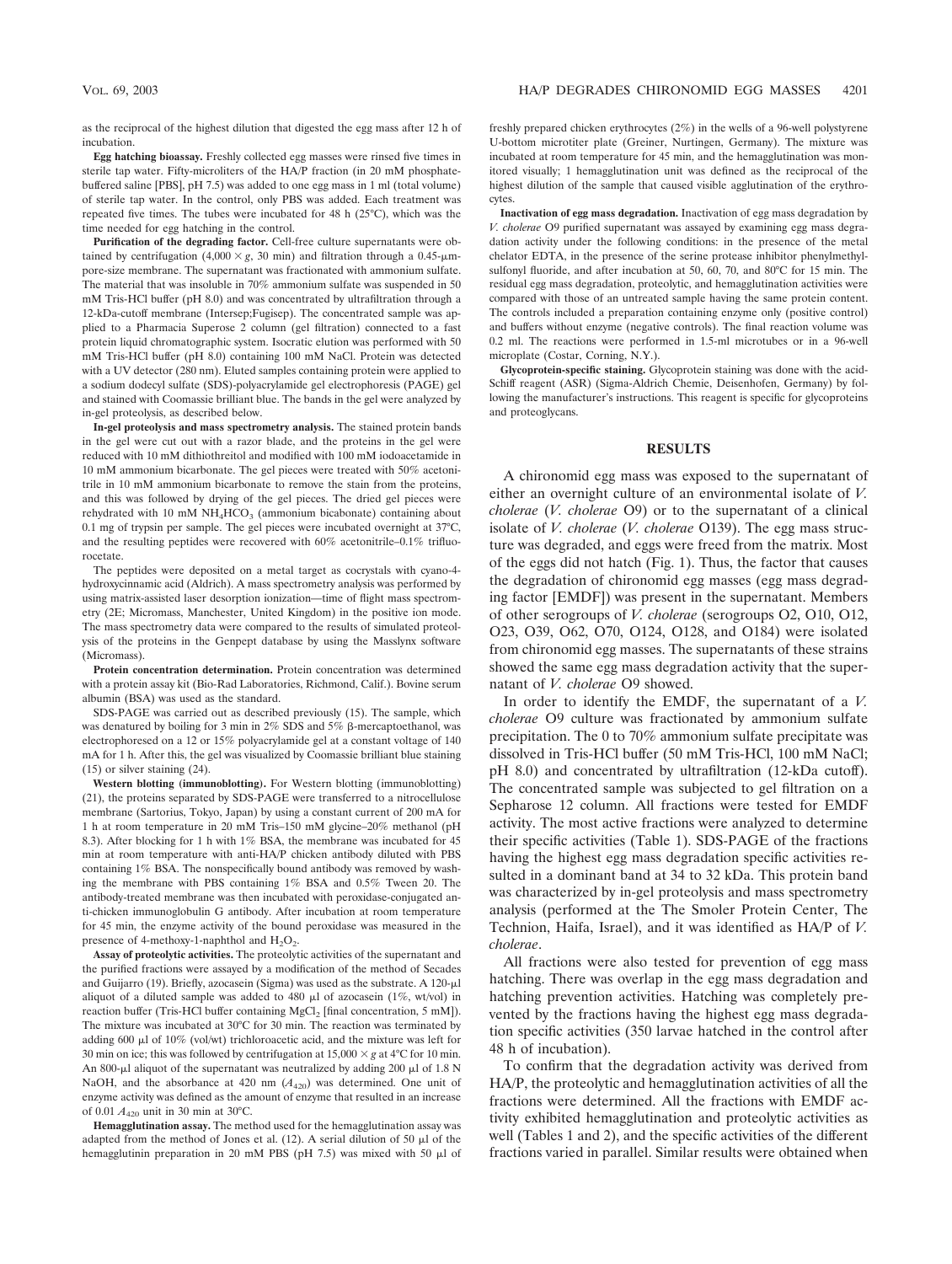Δ



B



FIG. 1. (A) Fresh collected chironomid egg mass. The eggs are embedded in a gelatinous material. The eggs are in a chain, which is folded into loops that form a spiral. (B) Egg mass incubated for 2 h with the supernatant of a 48-h culture of *V. cholerae* O9. The eggs were freed from the degraded gelatinous matrix. Original magnifications,  $\times$ 40 (egg mass size, ca. 5 by 20 mm).

EMDF was purified from *V. cholerae* O139 (data not shown). We noted that the specific activities of EMDF, hemagglutinin, and protease in the step involving ammonium sulfate (Tables 1 and 2) were lower than expected. We attributed this to interference by ammonium sulfate. Thermal inactivation showed that at temperatures above 60°C the egg mass degradation activity, as well as the proteolytic and hemagglutination activities, were virtually abolished. EMDF activity after incubation with EDTA (at a final concentration of 1 mM) was undetectable, while incubation with phenylmethylsulfonyl fluoride (at concentrations as high as 10 mM) had no effect.

Further evidence of the role of HA/P in egg mass degradation was obtained by comparing the supernatants of a *V. cholerae* O1 strain and an HA/P null mutant of this organism. Egg mass degradation activity was evident only in the O1 parental strain supernatant (Fig. 2). The supernatants of the parental strain and the HA/P null mutant were each incubated with an egg mass for 10 and 120 min at 37°C (Fig. 3). All of the *V. cholerae* supernatants contained the same protein concentration. An egg mass without a supernatant and supernatants without egg masses incubated under the same conditions were used as controls (Fig. 3, lanes 1, 2, and 6). After incubation the samples were centrifuged for 1 min, and the upper fluid was loaded onto SDS-PAGE gels. The gels were stained either with ASR (Fig. 3a) or with silver stain (Fig. 3b). The presence of HA/P in the parental strain and its absence from the HA/P null mutant were demonstrated by Western blotting (Fig. 3c). Some of the egg mass degradation products were visualized by ASR staining (Fig. 3a, lane 4). The apparent molecular masses of these products were approximately 200 kDa or more. These products were obtained only from the supernatant of the parental strain and were not obtained from the supernatant of the HA/P null mutant.

Coomassie brilliant blue staining and silver staining (protein stains) did not stain the gelatinous matrix. In contrast, ASR staining of the whole egg mass was quick and strong (Fig. 4), indicating that there were sugar components in the intact egg mass.

#### **DISCUSSION**

Recently, findings which indicated that chironomid egg masses may serve as an intermediate host reservoir for *V. cholerae* were described (4). In that study it was found that *V. cholerae* O9 degraded chironomid egg masses and prevented hatching of the eggs. Other serogroups of *V. cholerae* isolated from egg masses exhibited the same activities. In the present study, an environmental isolate of *V. cholerae* O9 and a clinical isolate of *V. cholerae* O139 were studied, as were a *V. cholerae* O1 strain and an HA/P null mutant of this organism. It was found that the activities mentioned above are associated with the bacterial supernatant. EMDF was purified from the supernatant and was identified by mass spectrometry as the previously described *V. cholerae* HA/P (9, 10, 16). It was found that purified EMDF releases chironomid eggs from the gelatinous matrix and prevents them from hatching. A comparison of the *V. cholerae* O1 strain and its HA/P null mutant showed that the mutant could not degrade egg masses, demonstrating the role of HA/P in egg mass degradation (Fig. 2 and 3).

TABLE 1. Purification of the EMDF produced by *V. cholerae* O9

| Step                            | Vol (ml) | Total protein (mg) | Total activity $(U)^a$ | Sp act $(U/mg)^{a}$ | Purification (fold) | Yield $(\% )$ |
|---------------------------------|----------|--------------------|------------------------|---------------------|---------------------|---------------|
| Supernatant                     | 330      | 20.8               | .,650                  |                     | 1.0                 | 100           |
| Ammonium sulfate                | 6.0      | 17.8               | 960                    |                     | 0.7                 | 58            |
| Ultrafiltration                 | 2.0      | 3.3                | .280                   | 384                 | 4.8                 | 78            |
| Fraction 44 (FPLC) <sup>b</sup> | 0.3      | 0.048              | 320                    | 6.709               | 84.6                |               |

*<sup>a</sup>* One unit of activity was defined as the amount of EMDF that resulted in disintegration of the egg mass structure after 12 h of incubation at 37°C. *<sup>b</sup>* FPLC, fast protein liquid chromatography.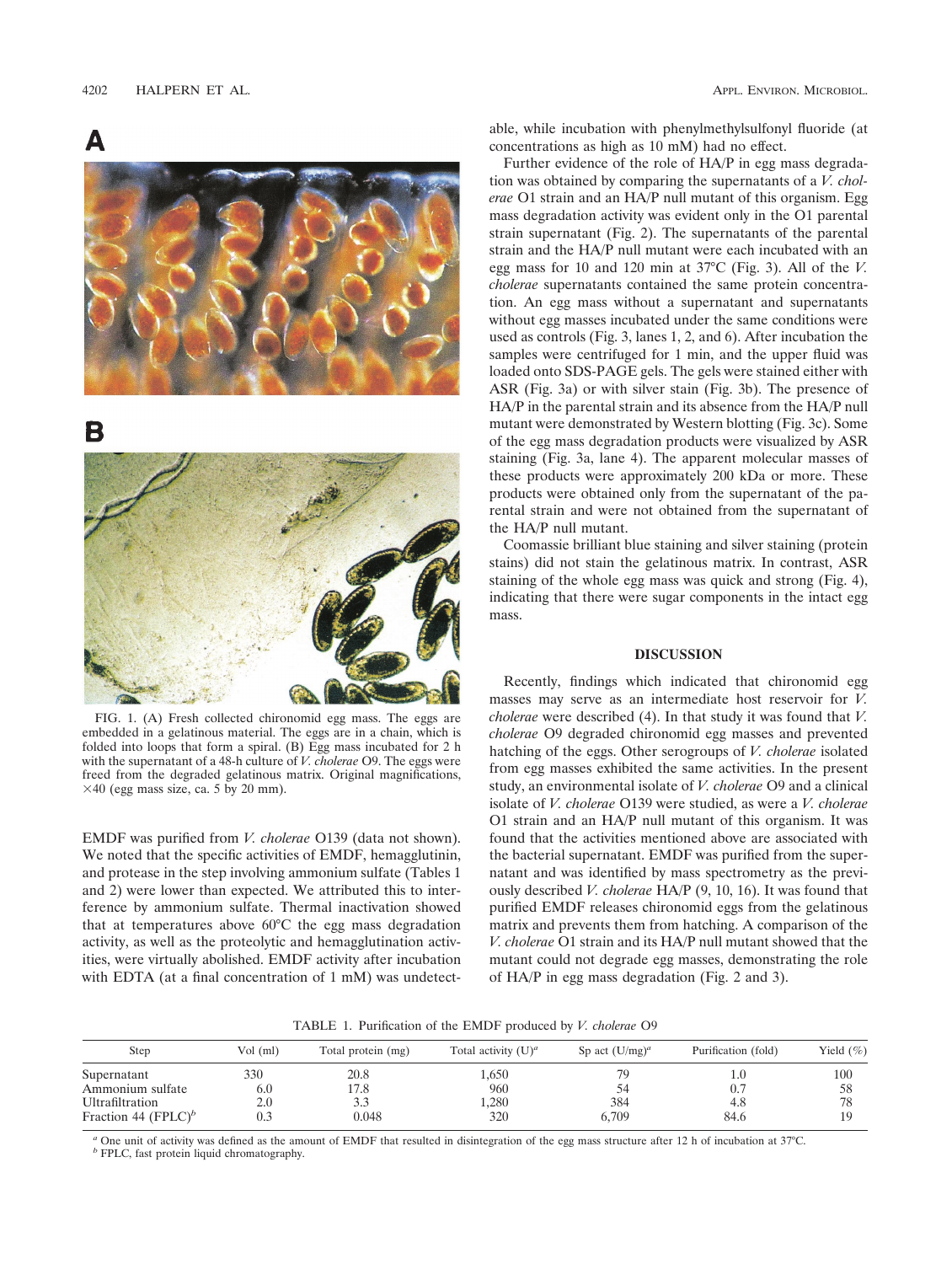| Step                            | Hemagglutination activity |                     |              | Proteolytic activity |                     |               |
|---------------------------------|---------------------------|---------------------|--------------|----------------------|---------------------|---------------|
|                                 | Sp act $(U/mg)^a$         | Purification (fold) | Yield $(\%)$ | Sp act $(U/mg)^b$    | Purification (fold) | Yield $(\% )$ |
| Supernatant                     | 254                       | $1.0\,$             | 100          | 143                  | 1.0                 | 100           |
| Ammonium sulfate                | 171                       | 1.7                 | 58           | 173                  | 1.2                 | 104           |
| Ultrafiltration                 | 770                       | 4.0                 | 48           | 360                  | 2.5                 | 40            |
| Fraction 44 (FPLC) <sup>c</sup> | 2.680                     | 10.6                |              | 1.358                | 9.5                 |               |

TABLE 2. Hemagglutination and proteolytic activities of the purified EMDF produced by *V. cholerae* O9

<sup>a</sup> One unit of activity was defined as the amount of EMDF that resulted in an increase in  $A_{420}$  of 0.01 in 30 min during incubation at 30°C.<br><sup>b</sup> One unit of activity was defined as the amount of EMDF that resulted in

Altogether, we found four different functional activities in the purified EMDF, including the previously described hemagglutination and protease activities and two new activities, degradation of the glycoprotein matrix of the egg mass and prevention of the hatching of chironomid eggs. The classical biological activities of HA/P (hemagglutination and proteolytic activities) (Table 1 and 2) were expressed as a distinct activity with the egg masses. The egg mass gelatinous matrix was found to consist of glycoproteins. In this context, the proteolytic activity of HA/P is more properly referred to as a glycoproteolytic activity that might be connected to HA/P's hemagglutination capabilities. We found that the biological activity of HA/P from *V. cholerae* O9 is indistinguishable from the biological activity of *V. cholerae* O139 or O1. These data are consistent with previously described data for classical HA/P activities (i.e., protease and hemagglutination activities) (10, 17). The gene encoding HA/P has been cloned (9), and the predicted amino acid sequence is a 65-kDa protein. The protein is processed into a secreted 46-kDa protein. In the absence of protease inhibitors, the 46-kDa protein is further processed to a 32-kDa protein, which is the form usually isolated (13).

HA/P has been considered a virulence factor of *V. cholerae* O1 and O139 and of *V. cholerae* non-O1 pathogenic strains (17). In vitro studies have demonstrated that HA/P cleaves a number of macromolecules, including ovomucin and fibronectin, which are found on the surfaces of intestinal epithelial cells, as well as lactoferrin, which is found in the intestinal lumen (7). It has been suggested, therefore, that HA/P plays a role in promoting the detachment of *V. cholerae* from intestinal colonization sites, thereby facilitating its dissemination. However, experiments with an infant rabbit model indicated that



FIG. 2. Egg mass degradation bioassay in a 96-well microplate. An egg mass incubated at 37°C with *V. cholerae* O1 supernatant for 2 h is shown on the left, and an egg mass incubated at 37°C with *V. cholerae* O1 HA/P null mutant 638 supernatant for 2 h is shown on the right.

HA/P is not a virulence factor (8). Kimsey and Waldor (14) suggested that HA/P protects *V. cholerae* from infection by CTX phage (a bacteriophage known as cholera toxin phage, which encodes the cholera toxin and a large pathogenicity



FIG. 3. (a and b) SDS-PAGE gel stained with ASR (a) and silver stain (b). (c) Western blot analysis with anti-HA/P antibody. After SDS-PAGE, the samples were transferred onto a nitrocellulose membrane, and HA/P was detected with the antibody against HA/P from *V. cholerae* O9. Lane 1, egg mass control; lanes 2 to 4, *V. cholerae* O1 supernatant incubated at 37°C (lane 2, supernatant control without egg mass; lane 3, supernatant with egg mass incubated for 10 min; lane 4, supernatant with egg mass incubated for 120 min); lane 5, broad-range size markers (200, 116, 97, 66, 45, 31, 21, and 14 kDa; Bio-Rad); lanes 6 to 8, *V. cholerae* O1 HA/P null mutant 638 supernatant incubated at 37°C (lane 6, supernatant control without egg mass; lane 7, supernatant with egg mass incubated for 10 min; lane 8, supernatant with egg mass incubated for 120 min). All *V. cholerae* supernatant samples contained 20  $\mu$ g of protein.